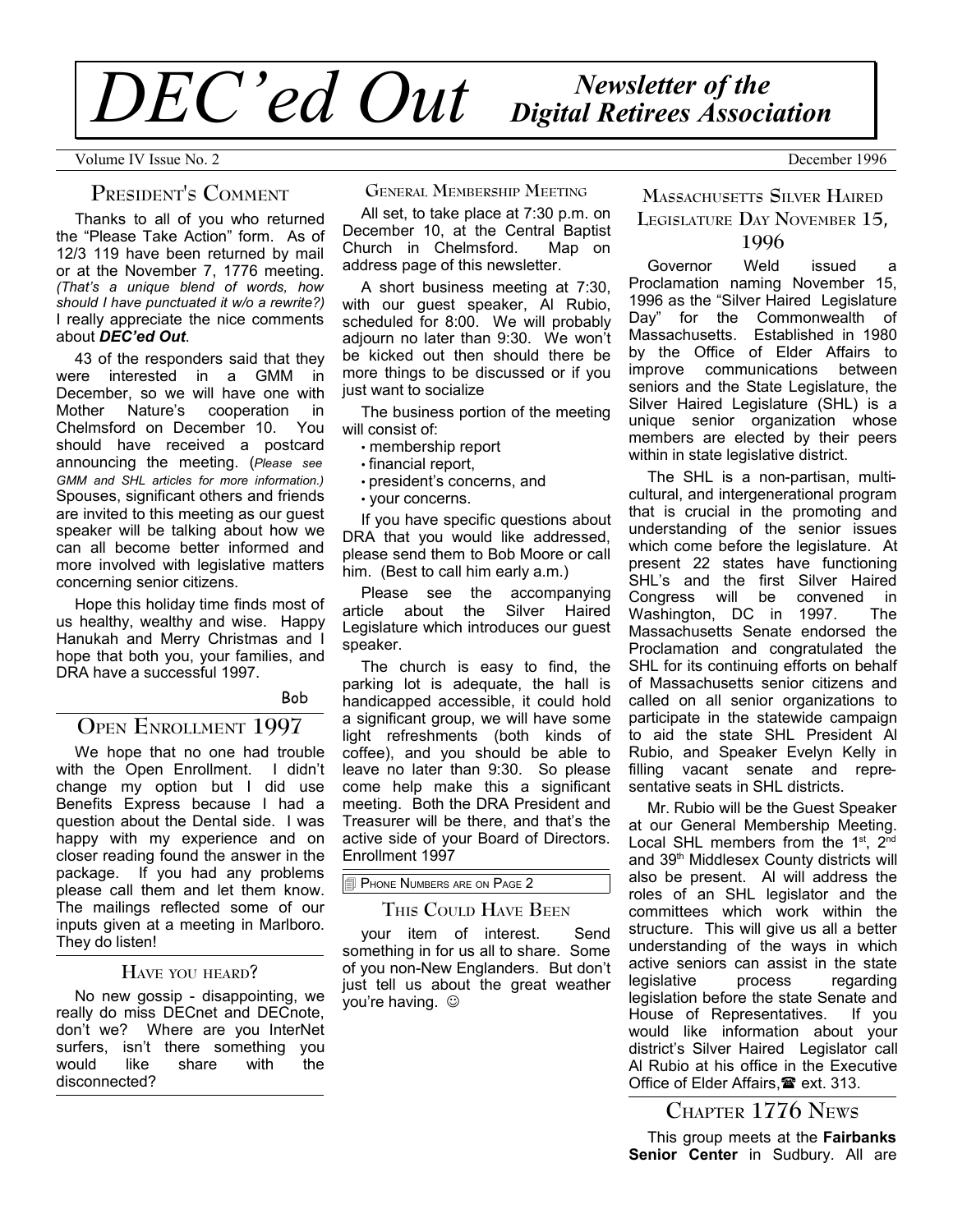welcome and encouraged to attend.

The next meeting is February 13 at 2:00 p.m. Beverley Robbins-Gordon will be the speaker. These meetings are promptly over at 4:00, so try to be there a few minutes early so that the meeting can start on time.

A few people are making a one day trip to NYC on December 6. Let's all hope they have good traveling weather and a fun time in the Big Apple.

**November 7**— Paul Verderesse, an American Express Financial Services representative spoke about Estate planning. After an introduction by Jack Mahoney, a former Digital employee, Paul proceeded to list several misconceptions around property ownership, such as transfer privileges, conditions, and costs. The government sets the terms. Some examples were given that touched on planning well, and knowing the laws regarding property values.

The tools needed to avoid probate were discussed in length and consisted mainly of: disclaimer use and power of attorney.

Paul reminded the group that a maximum of \$10,000 a year may be gifted and a gift tax return must be filed. He presented several scenarios which emphasized that he has a good grasp of the laws involving gifts.

When asked about irrevocable trusts, Paul explained some of the management and administrative problems involved with such an option. Living trusts, small estate assets and split assets were discussed in detail with the suggestion that for small estates it is better to make a child coowner rather than leaving the house to your spouse. Paul mentioned other things to do to avoid probate but also informed us that some times going through probate was a good thing.

Individual goals always make the general answer the incorrect answer. But all-in-all, Paul's presentation was well done and the audience seemed very appreciative of the information he provided. When asked, Paul offered his phone number in Auburn. You  $\mathbf{m}$ ay  $\mathbf{m}$ get the number by calling Marje Morrissey who provided the information in this article.

**PLEASE TAKE ACTION FORM SOME RESULTS** 119 responded. 14 were TFSO, 114 took SERP, 3 retired before 1992. (That's more than 119 because two people said they were TSFO and took the SERP. ??)

Working or Not: 39 are happy not to be; 7 would like to; 56 are working; and 2 when they feel like it. The survey didn't ask whether part time or full time. 4 said they were volunteering.

Publish membership list: 113 yes, 2 no, and 4 didn't answer the question

26 people paid dues and 3 informed us that they had already paid 1995 or 1996 dues. Those who paid both 1995 and 1996 have received credit for paying 1997 dues. I am feeling better about the accuracy of our database.

43 said they would like to have a general membership meeting this month so we have scheduled one in Chelmsford. The date chosen was the second choice overall of the 43 responses.

It isn't too late to send in your form, we would appreciate hearing from you.

## **LAST CALL FOR 95-96 DUES**

Thanks to all of you who paid dues in 95 and/or 96. For some it was simply a matter of telling me you paid when I had no record, for others it was sending an extra check because you weren't sure or the coded label was confusing.

Dues will be payable again in January 1997. 12 have already done so. The pay window will remain open for three months so you don't have to continually read about the dues situation.

If your label doesn't say 12/96 or 12/97, we think you owe dues which remain \$10.00 per year. A couple need only pay once because our significant expense is the newsletter and we only send them one.

## **CONTACTING DRA**

#### **REPEATED FOR EDIFICATION**

Chapter 1776 folks should call one of the officers. Their phone numbers are shown in the box on page 3.

Others please call Bob Moore. Early morning is best >5:30 a.m. Anytime is okay, but you may have to leave a message. When leaving a message please give me a "best" time to call back. If no response within 48 hours please call again. Please say your phone number slowly. (I do a reverse lookup when I have trouble recognizing or understanding your name.)

#### **IMPORTANT TELEPHONE NUMBERS**

Please let us know of numbers we should add or more importantly any problems you have with using any of these numbers.

| AARP District Office 508 872-4150             |
|-----------------------------------------------|
| AARP Hotline800 826-8683                      |
| Benefits Express800 890-3100                  |
| Speak to a representative * $\triangleright$  |
| Help & Open Enrollment.<br>#                  |
|                                               |
| Pension<br>③#                                 |
| Hearing impaired800 828-8745                  |
| Beverly Robbins-Gordon 508 493-9658           |
| Change of Address800 323-2060                 |
| CIGNA (Life Insurance) 800 828-3485           |
| Digital Credit Union800 323-8797              |
| Digital Investor Services 800 235-5069        |
| Digital People Support800 544-9944            |
| also travel, discounts, etc.                  |
| Fairbanks Senior Center 508 443-3055          |
| IRS (Tax Forms) 800 829-3676                  |
| John Hancock (Braintree)800 332-2060          |
| Retiree Assistance $\trianglerighteq$ on menu |
| Office of Elder Affairs 800 882-2003          |
| Purchasing Digital equip800 377-1237          |
| Thomas Cook Travel 800 374-5858               |

# **WORTH SENDING FOR**

Nothing new to send for. And yes, last month's item was correct. They want you to send a 9X12 inch SASE for the Fitness information.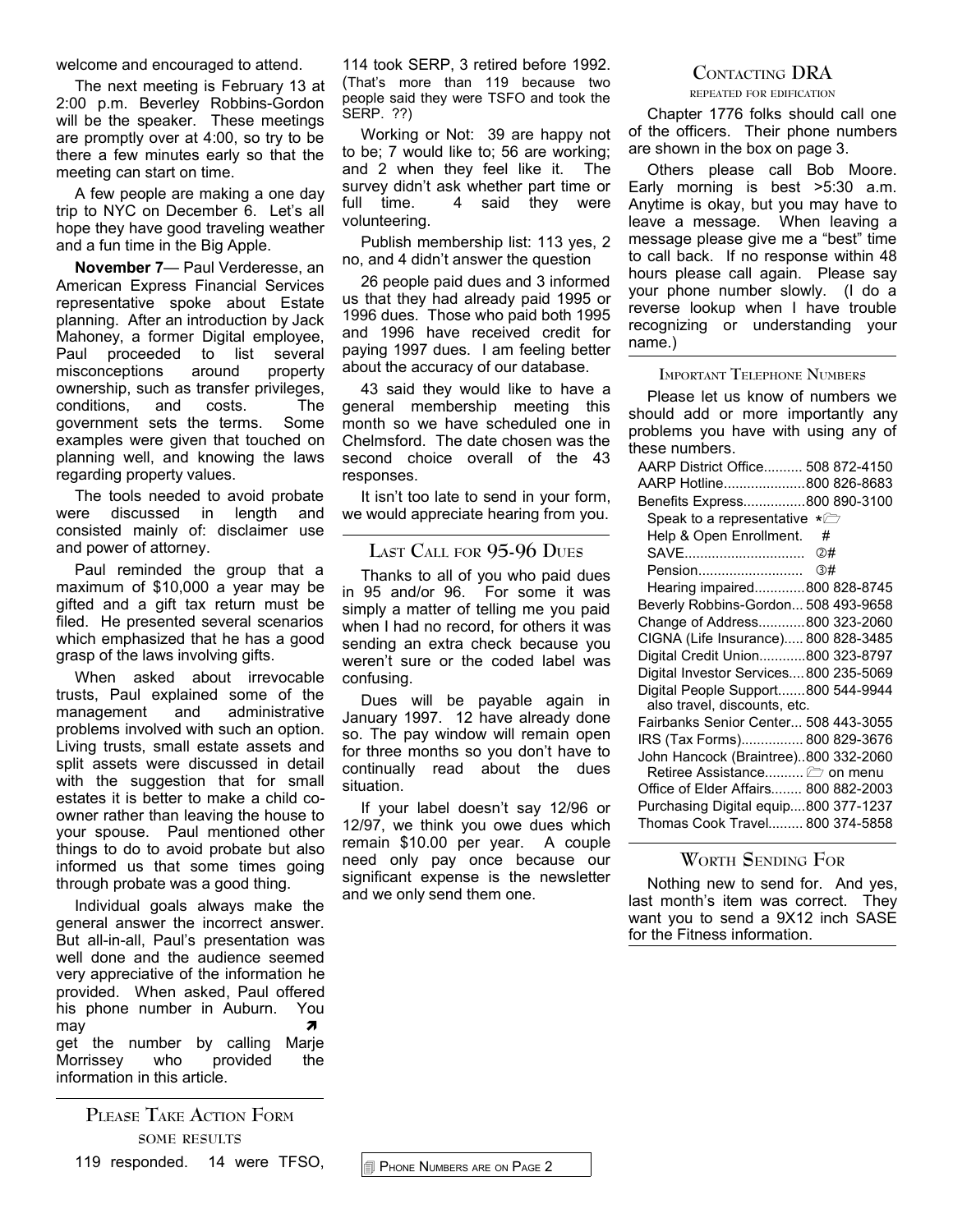# **SOME THINGS TAKE FOREVER**

No newer information regarding the second distribution. I believe that they are still trying to accomplish this by the end of December, 1996.

**IMPORTANT:** If you move or have moved, make sure that you notify the administrator of your new address.

David Berdon & Co. LLP P.O.Box 1759 Grand Central Station New York, New York 10163 Attention: Digital Insurance Litigation

## Questions? Call Bill Barron at 508 475-3391

## **MEMBERSHIP LIST**

For information purposes, Penny Kelley once said she had about 900 names and addresses at the time DRA was being revitalized in Marlboro.

That list was never shared with the Board of Directors. Penny gave Bob an abbreviated list that was used for mailing *DEC'ed Out.* That mailing list was the Genesis for the database we now have of about 480 names.

Next month that list will be split in two to render an Active and Inactive list. Thereafter, only the active list will be used for DRA mailings. The inactive list will be retained, although it will become incorrect due to address changes, in case we have a really hot item that we think needs broader distribution. To stay on the active list make sure that you tell me you have paid dues in 95/96 or 1997.

# **HELP - NEED <sup>A</sup> FIX**

We would appreciate any information that you may have about the following listings that causes USPS to return any of several unhelpful reasons for non-delivery. Some of these people paid dues in 95-96. If you know them ask them to give me an update on their address.

Ray Archambault 55 Arthur Ave or 48 Camelot Dr Manchester NH 03104

Claudine den Boggende 36 Bay Ridge Dr 1C Nashua NH 03062

Yvette Dowling 4520 S Arville #400 Las Vegas NV 89103

John Earon 22 Newton St West Boylston MA 01583

Lorraine Hayes 2 Woodfield St Nashua NH 03062

Stephen A. Kallis, Jr. 8417 N Armenia #810 Tampa FL 33604

Ronnie Kimball 404C Ridgefield Cir Clinton MA 01510

Kyong Liliedahl 8 Escumbuit Rd Atkinson NH 03811

following last name may be misspelled James Walach Costa Mesa CA

David Nash 1 Walker St

Westboro MA 01581 Paul Saia

1243 Adams St. #303 Boston MA 02124

Mary Toohey PO Box 1004 Marblehead MA 01945

PHONE NUMBERS ARE ON PAGE 2

DEC'ed Out is a newsletter published by and for the Digital Retirees Association. Byline articles may contain conclusions and opinions of the writer and not necessarily of the Digital Retirees Association or its Board of Directors.

**Board of Directors** Ed Braniecki Tony Ippolito Norma Millett, Treasurer Bob Moore, President 508 256-9537 Penny Kelley, Secretary

#### **Chapter 1776 Officers**

| Chair                     | <b>Bob Latvalla</b> | 692-5634 |  |
|---------------------------|---------------------|----------|--|
| Vice-chair                | Marilyn             |          |  |
| Goodrich                  |                     | 443-6865 |  |
| Treasurer                 |                     | Frank    |  |
|                           | Kinchla 879-1858    |          |  |
| Secretary Marie Morrissey |                     | 897-2568 |  |
|                           |                     |          |  |
| Mailing Address:          |                     |          |  |
| DRA                       |                     |          |  |
| c/o Bob Moore             |                     |          |  |
| 3 Judith Rd               |                     |          |  |
| Chelmsford, MA 01824      |                     |          |  |

## **PUBLISHER'<sup>S</sup> COMMENT**

November newsletter was sent to 474 addresses.

Thanks, to Marje Morrissey who pointed out the several misspellings of Beverley's name. Note it is correct in this month's article. Also, thanks to the many who added "helper" words to the survey to make it more grammatically correct. I definitely need an editor, problem is said editor should have my "under the gun attitude" about getting things done. But please volunteer, I could even change my ways. Stranger things have happened, they found water on the moon.

Please don't be bashful about submitting an item. Diskette preferred, Mac or PC, or send a fax Mon-Sat send to Chelmsford Copy & Secretarial Center at 508 256-1869. Bob